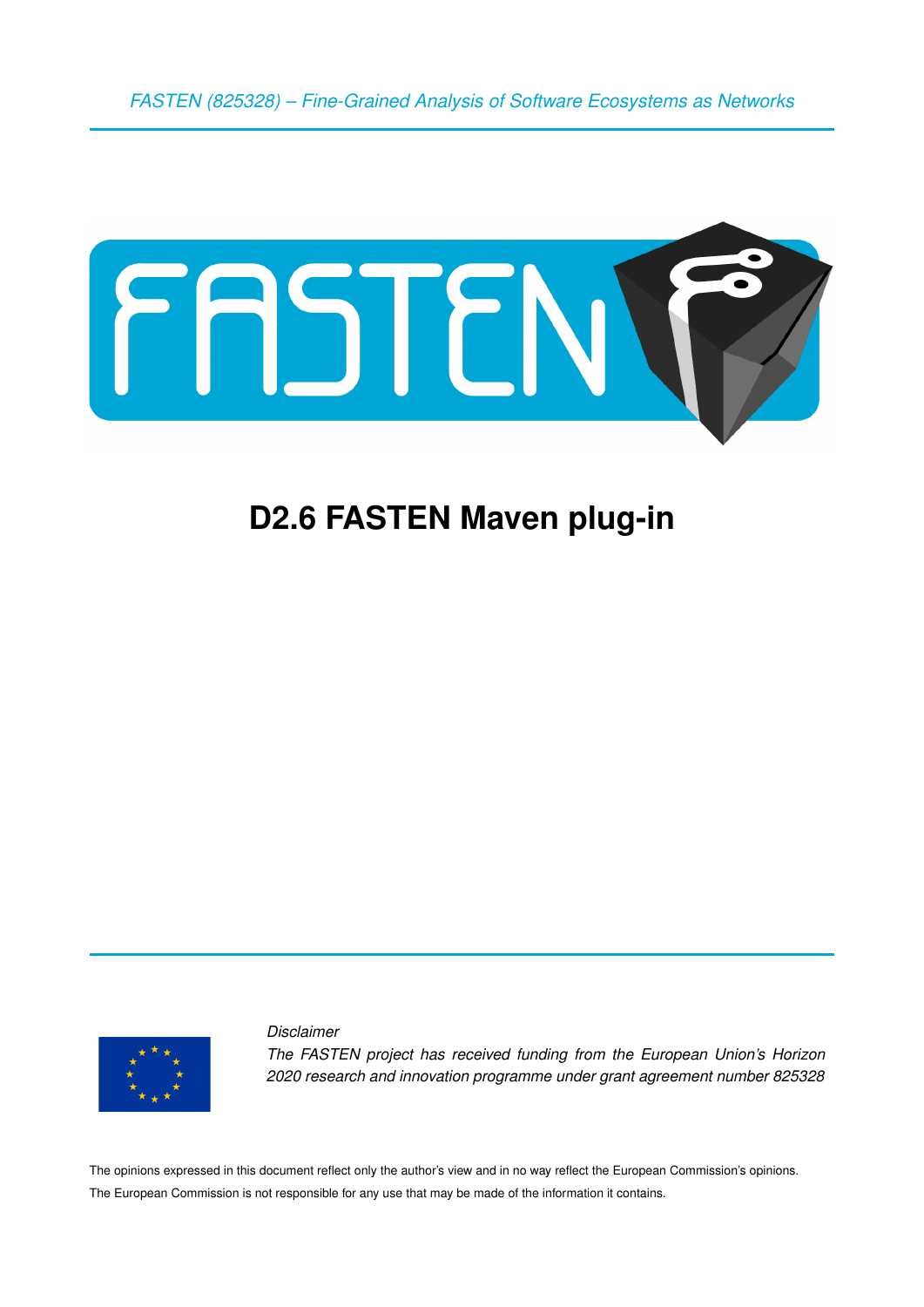

# Version history

| Ver. | Date       | <b>Comments/Changes</b>                                | Author                  |
|------|------------|--------------------------------------------------------|-------------------------|
| 0.1  | 2021-06-18 | Initial draft of the report                            | T. Mortagne (XWiki SAS) |
|      |            | 0.2 2021-06-30 Improvements based on SIG's review      | T. Mortagne (XWiki SAS) |
|      |            | 1.0 2021-07-02 Improvements based on Endocode's review | T. Mortagne (XWiki SAS) |

| <b>Project Acronym</b>           | <b>FASTEN</b>                           |                                                          |
|----------------------------------|-----------------------------------------|----------------------------------------------------------|
| <b>Project Title</b>             |                                         | Fine-Grained Analysis of Software Ecosystems as Networks |
| Grant Agreement Nº               | 825328                                  |                                                          |
| Instrument                       | Innovation Action (IA)                  |                                                          |
| <b>Thematic Priority</b>         | ICT-16-2018 Software Technologies       |                                                          |
| <b>Project Start Date</b>        | 2019-01-01                              |                                                          |
| <b>Project Duration</b>          | 36 months                               |                                                          |
| <b>Work Package</b>              | <b>WP2 Knowledge Base</b>               |                                                          |
| Task                             | <b>T5 Integrating FASTEN with Maven</b> |                                                          |
| <b>Deliverable</b>               | D <sub>2.6</sub>                        |                                                          |
| Due Date                         | June 30, 2020                           |                                                          |
| <b>Submission Date</b>           | July 2, 2021                            |                                                          |
| Dissemination Level <sup>1</sup> | PU                                      |                                                          |
| Deliverable Responsible          | <b>XWiki SAS</b>                        |                                                          |
| Author(s)                        | <b>Thomas Mortagne</b>                  | <b>XWiki SAS</b>                                         |
| Reviewer(s)                      | <b>Vincent Massol</b>                   | <b>XWiki SAS</b>                                         |
|                                  | Chushu Gao                              | <b>SIG</b>                                               |
|                                  | Michele Scarlato                        | Endocode AG                                              |

<span id="page-1-0"></span><sup>&</sup>lt;sup>1</sup>PU=Public, CO=Confidential, only for members of the consortium (including the Commission Services), CL=Classified, as referred to in Commission Decision 2001/844/EC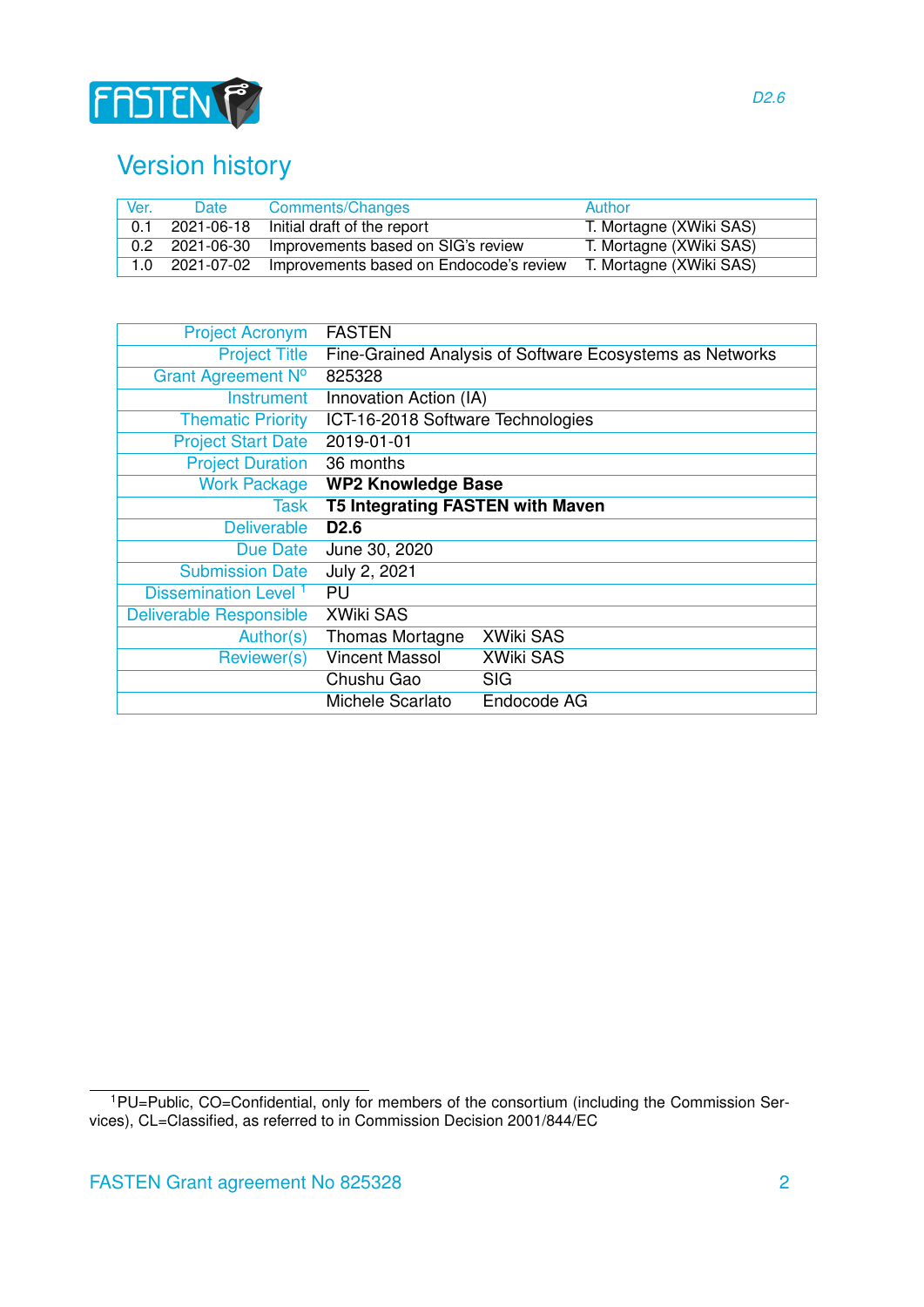

| 1                       | 5<br><b>Project information</b>                                                                   |                                                                    |  |  |  |
|-------------------------|---------------------------------------------------------------------------------------------------|--------------------------------------------------------------------|--|--|--|
| $\overline{2}$          | Use cases<br>Report risks associated to a Maven module at build time locally<br>2.1<br>2.2<br>2.3 | 5<br>5<br>$\overline{7}$<br>8                                      |  |  |  |
| $\mathbf{3}$            | <b>Architecture</b><br>3.1<br>3.2<br>3.3<br>3.4<br>3.5<br>3.6<br>3.6.3<br>3.6.4                   | 8<br>8<br>10<br>10<br>11<br>11<br>12<br>12<br>13<br>13<br>13<br>14 |  |  |  |
| $\overline{\mathbf{4}}$ | <b>Requirements and dependencies</b><br>4.1<br>4.2<br>4.3                                         | 14<br>14<br>15<br>15                                               |  |  |  |
| 5                       | <b>Current status and KPIs</b>                                                                    | 15                                                                 |  |  |  |
| 6                       | <b>Appendix A: Documentation</b><br>6.1<br>check goal:<br>6.1.1<br>6.1.2<br>6.1.3<br>6.1.4        | 17<br>17<br>18<br>18<br>18<br>18                                   |  |  |  |
| 7 <sup>1</sup>          | Appendix B: A detailed example use case                                                           | 19                                                                 |  |  |  |
|                         | <b>References</b>                                                                                 | 23                                                                 |  |  |  |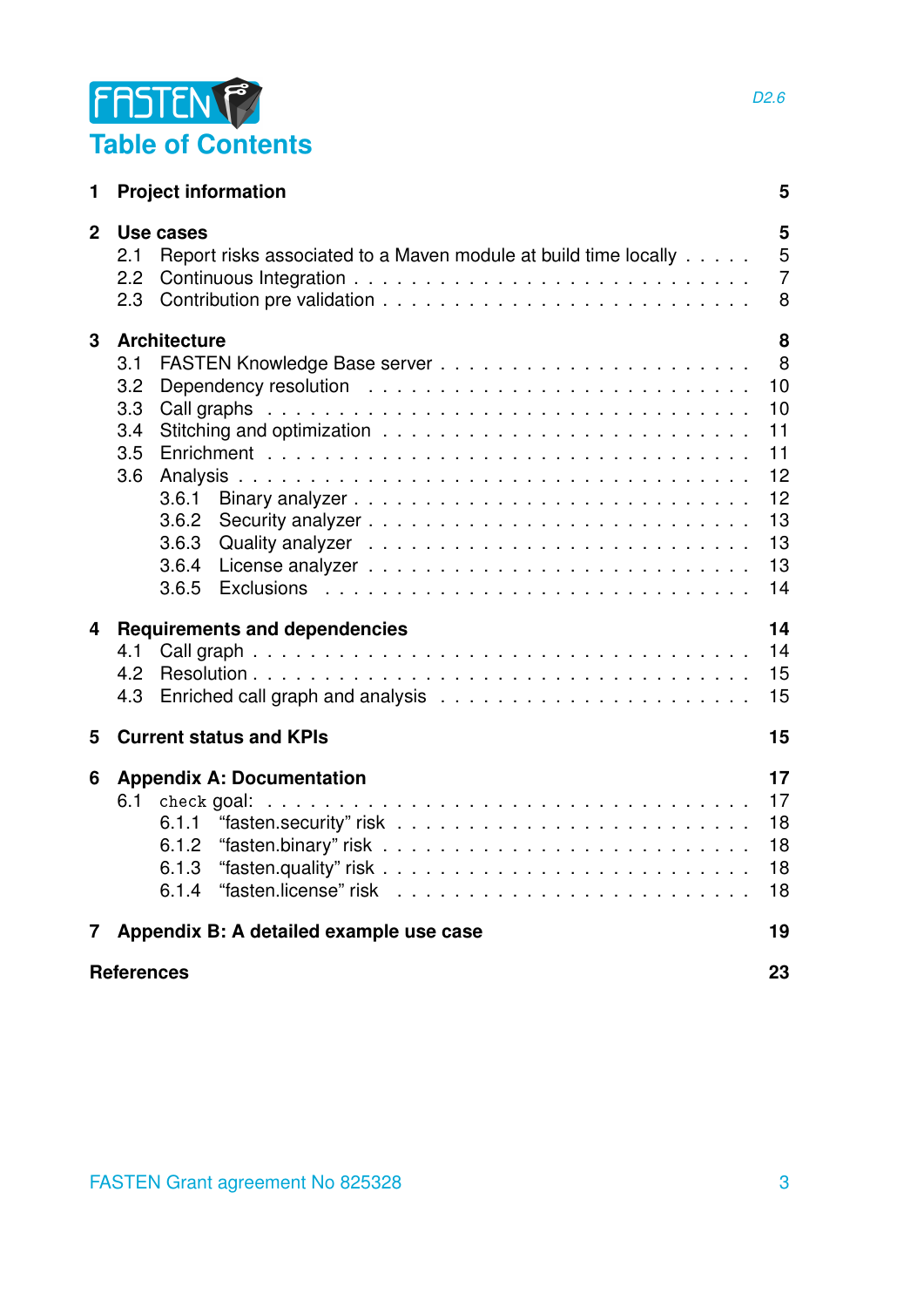

This report gives a status of the FASTEN Maven plugin at month 30 of the FASTEN project. It starts with a description of the generic use cases that are planned to be covered by the end of the project at M36. It also describes the requirements and the architecture which illustrate the choices made in terms of load, distributed between the FASTEN server and the client. Finally, it summarizes the current state of the plugin and its KPIs.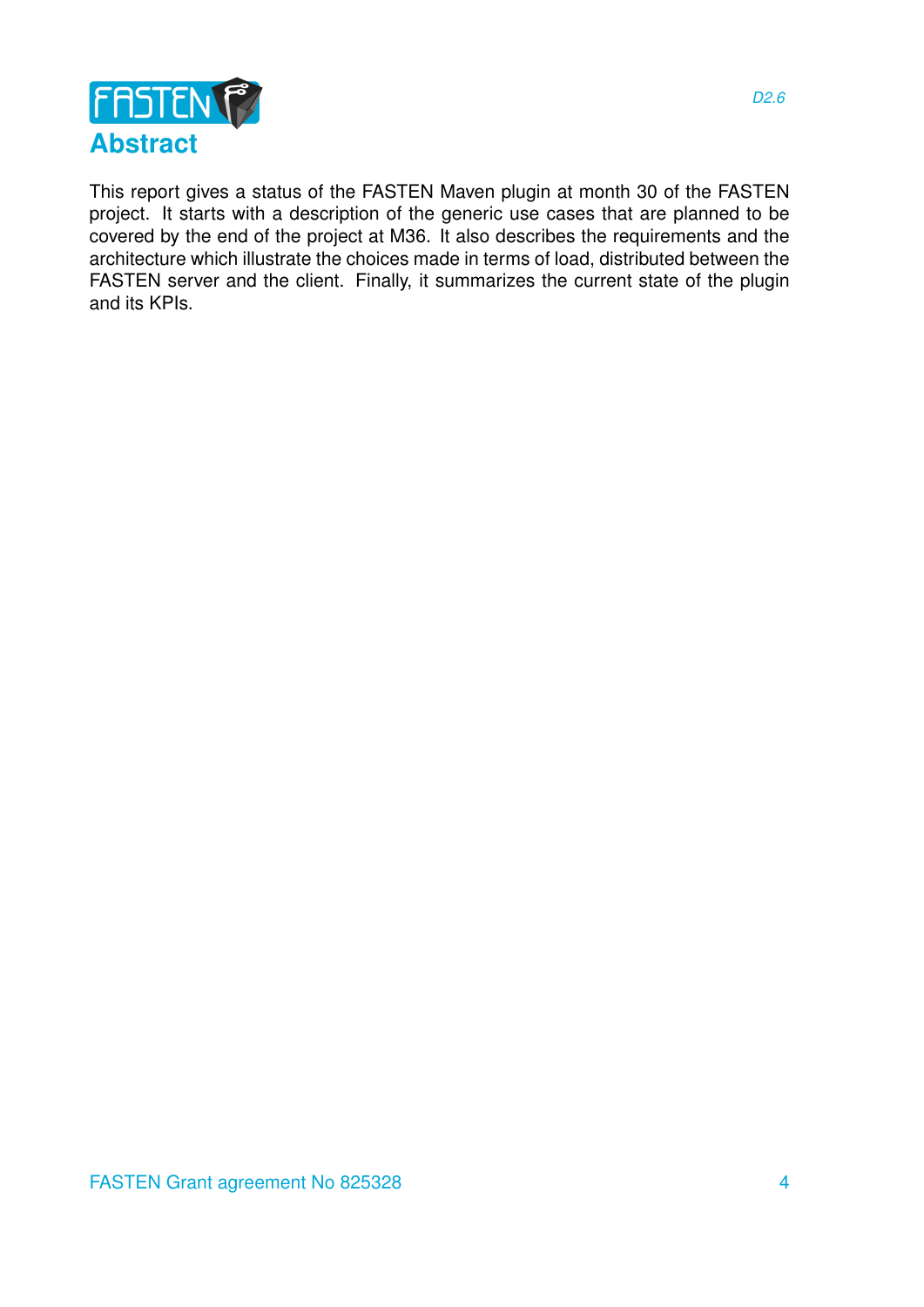# **FASTEN 1 Project information**

<span id="page-4-0"></span>The project is open-source and publicly managed in the repository of the FASTEN project.<sup>[2](#page-4-3)</sup> That's where the code can be found and where the plugin will be released. It also provides the infrastructure to report bugs and improvements requests $3$  and the documentation is planned to be public on the project's wiki on GitHub.

## <span id="page-4-1"></span>**2 Use cases**

In the context of the FASTEN project, the plugin is designed with the following generic use cases in mind:

## <span id="page-4-2"></span>**2.1 Report risks associated to a Maven module at build time locally**

While developing a project and before publishing the modifications it's very useful to be able to validate some dependency you would like to add or upgrade on various criteria (security, quality, license, etc.). Everyone applies some criteria when choosing a dependency by hand, but some might be harder to find and even harder when it comes to the transitive dependencies of this dependency.

This plugin goal being to validate the entire dependency tree for a configured list of objective criteria, it becomes much faster and less error-prone to validate the dependencies as part of the standard build of the module or with a specific Maven command line.

<span id="page-4-3"></span> $2$ <https://github.com/fasten-project/fasten-maven-plugin>

<span id="page-4-4"></span><sup>3</sup><https://github.com/fasten-project/fasten-maven-plugin/issues>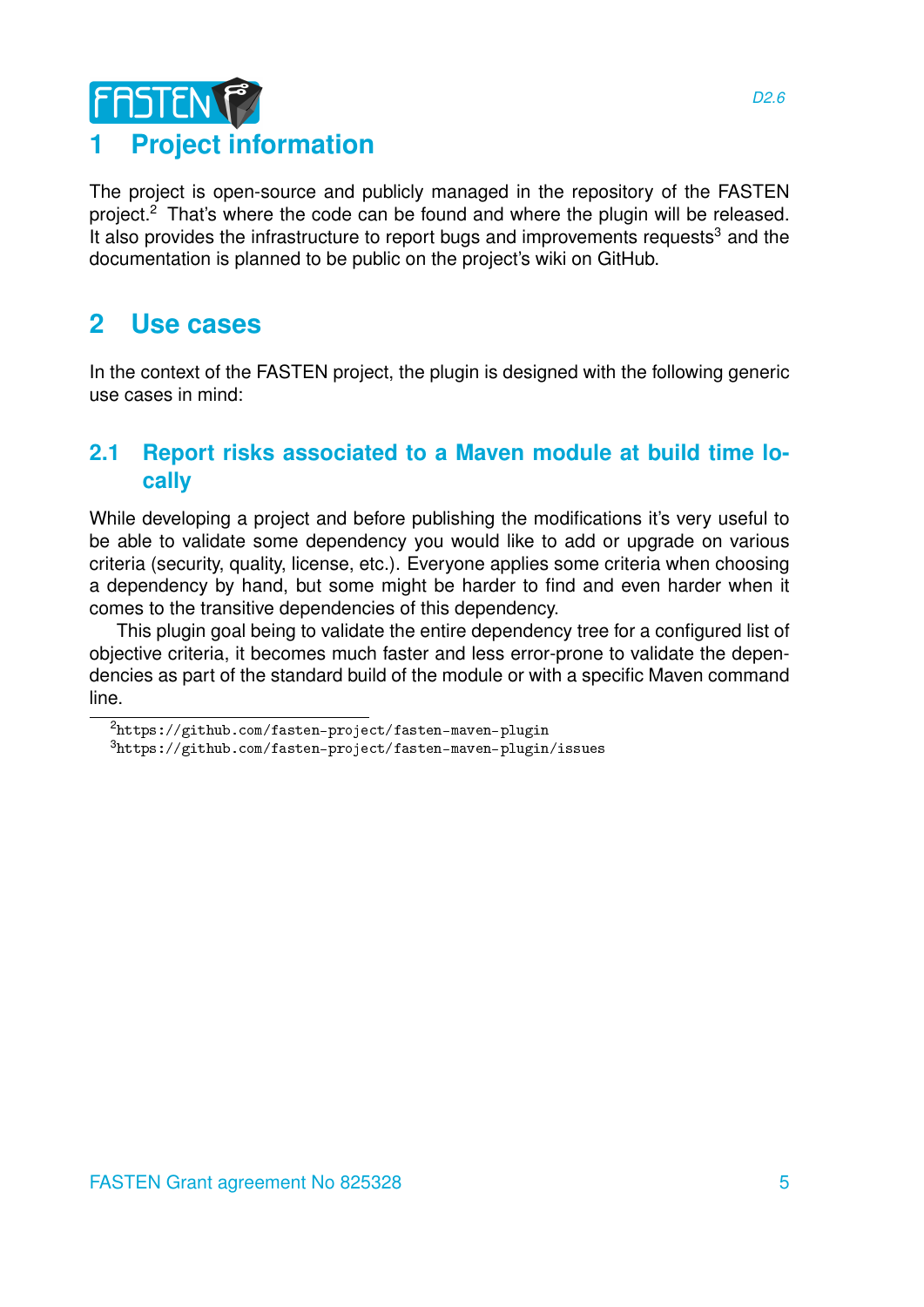

Like any Maven plugin, it is triggered as part of the <br />build> section of the pom.xml file:

```
<project>
 ...
 <build>
    <plugins>
      <plugin>
        <groupId>eu.fasten</groupId>
        <artifactId>fasten-maven-plugin</artifactId>
        <version>1.0</version>
        <configuration>
          ...
        </configuration>
        <executions>
          <execution>
            <goals>
              <goal>check</goal>
            </goals>
          </execution>
        </executions>
      </plugin>
    </plugins>
 </build>
</project>
```
which will execute it as part of the standard build with mvn install for example.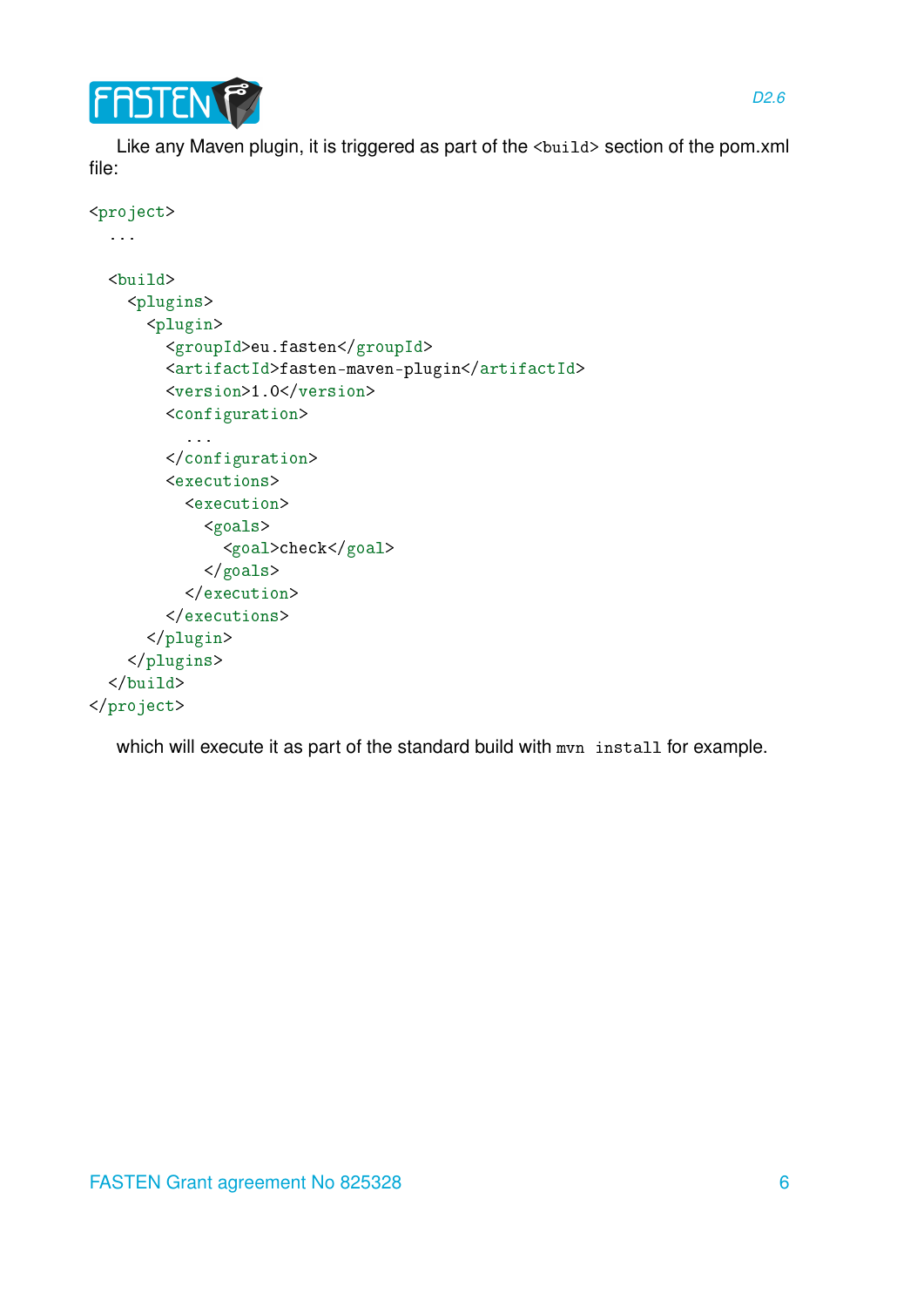

But it can also be isolated in a Maven profile:

```
<project>
  ...
  <profiles>
    <profile>
      <id>fasten</id>
      <build>
        <plugins>
          <plugin>
            <groupId>eu.fasten</groupId>
            <artifactId>fasten-maven-plugin</artifactId>
            <version>1.0</version>
            <configuration>
               ...
            </configuration>
            <executions>
              <execution>
                 <goals>
                   <goal>check</goal>
                 </goals>
              </execution>
            </executions>
          </plugin>
        </plugins>
      </build>
    </profile>
 </profiles>
```
</project>

in which case, running it require to either enable the profile with -Pf as ten as in mvn install -Pfasten or alone using mvn fasten:check.

A more detailed example project is available at Appendix B [7.](#page-18-0)

## <span id="page-6-0"></span>**2.2 Continuous Integration**

It's always a good thing to validate as much as possible what you work on before committing, but it's not always easy to notice side effects on other modules you did not directly modify. To catch this a continuous integration platform (Jenkins, GitHub actions, GitLab CI, etc.) is often used. Every time a modification is pushed to the reference repository, it automatically triggers a build of the project and its depends.

In this context, the plugin will generally be configured to fail the build if any blocker risk is identified. The result will be reported in a dashboard and through notifications to know as soon as possible that there is a problem with the project.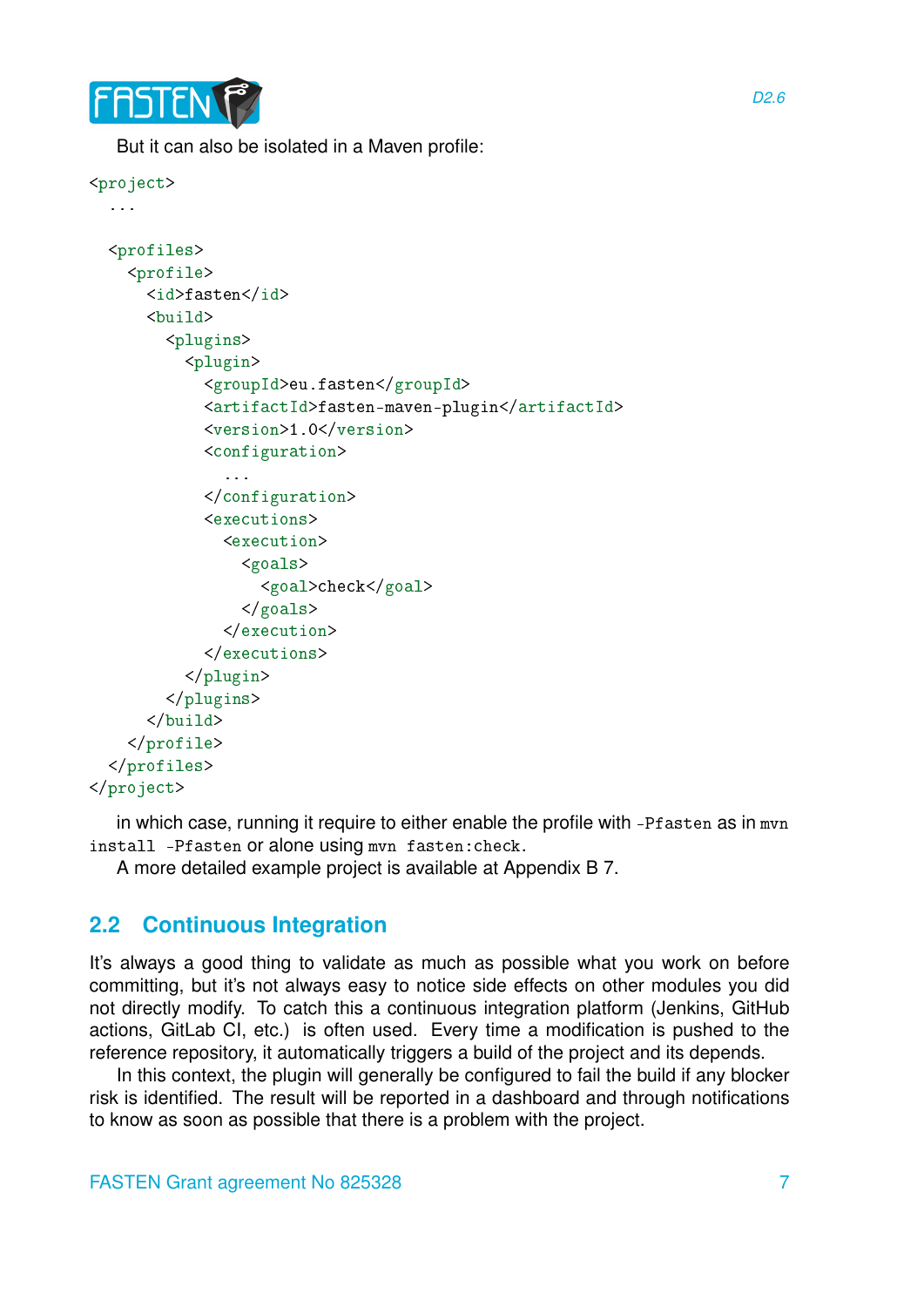

### <span id="page-7-0"></span>**2.3 Contribution pre validation**

In systems like GitHub or GitLab it's possible to contribute to a project by create a pull/merge request. This means that you create a copy (a "fork") of the project on your side, modify it, and then propose to the original project's author to integrate your modifications. From there, the author can review the modifications and request changes before integrating ("merging") it.

To help the review process, various tools are generally available. A very common validation help is to automatically build the branch of the project which contains the proposed modification and report the result in the request UI.

## <span id="page-7-1"></span>**3 Architecture**

The architecture of the plugin is illustrated in figure [1.](#page-8-0)

The clear blue elements are other FASTEN components used by the Maven plugin, for which the components are in a darker blue.

- 1. Maven provides as input to the plugin the project (P) and the artifacts representing each of the project direct and transitive dependencies (A, B, C, D).
- 2. For each of those artifacts (green boxes in the figure) the plugin obtains a call graphs either remotely using the FASTEN Central REST API or locally using the javacg-opal library. We don't try to search the project on the server because it's not released, so it's necessarily unknown. The server returns an HTTP 202 code for A, this means that the package does not exist yet on the FASTEN server but thanks to the coordinates and Maven repository sent with the request it started an asynchronous job in charge of downloading and analyzing this artifact for later. The plugin fallback on locally the local analysis of A for now.
- 3. It then provides all those call graphs locally to the fasten-core stitching tool library to produce a stitched call graph in which all the project and dependencies graphs are merged into a single one where all the inaccessible branches (calls which are never hit when fallowing the calls from the main project) are stripped.
- 4. Finally, it will produce enrich the stitched call graph with metadata provided by the REST API (from a list of calls). One of the metadata illustrated in the figure is a known vulnerability and its associated CVE identifier (CVE X).
- 5. It's then possible to navigate this graph locally to conduct various analysis to produce a report about the risks that could be found.

### <span id="page-7-2"></span>**3.1 FASTEN Knowledge Base server**

The FASTEN Maven plugin relies extensively on the FASTEN REST API to access metadata that can be found on a FASTEN server. By default, the plugin is trying to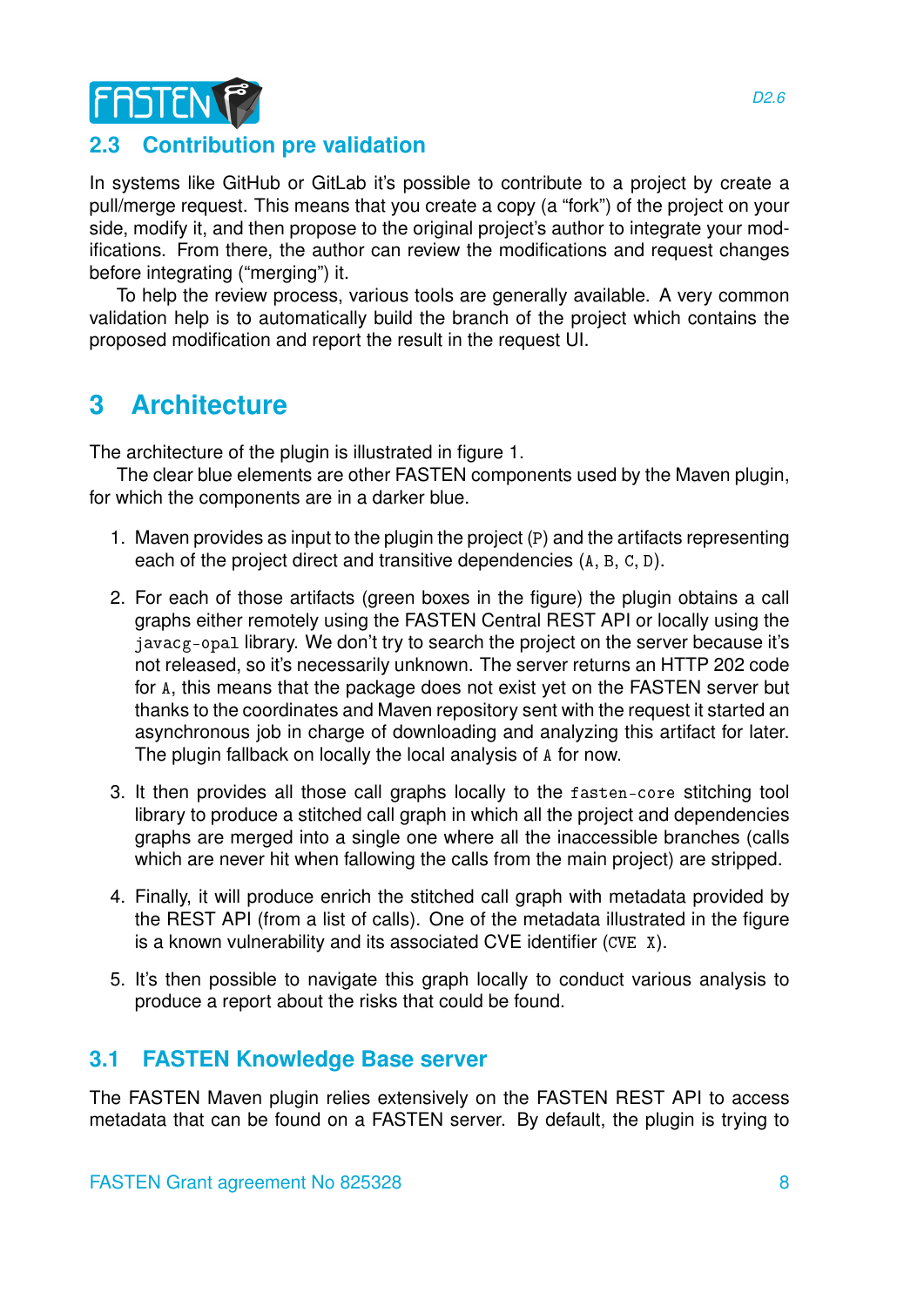



<span id="page-8-0"></span>Figure 1: FASTEN Maven plugin architecture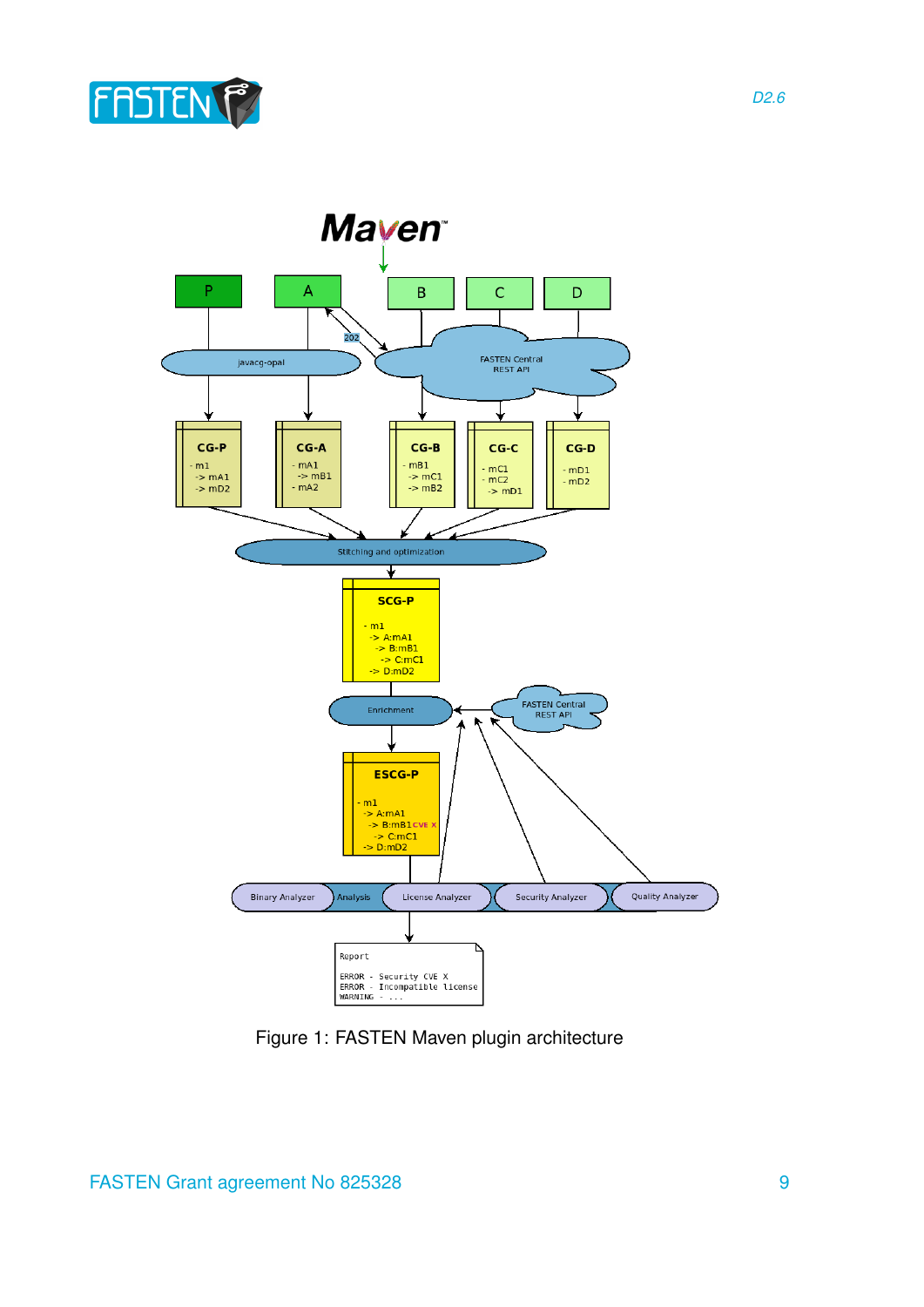

reach the FASTEN Central server which is exposed on https://api.fasten-project.eu/api, but it's also possible to host ones own FASTEN server in which case the plugin can be configured to use this custom server using the Maven property fastenApiUrl as in:

```
<configuration>
  <fastenApiUrl>http://localhost/api</fastenApiUrl>
</configuration>
```
## <span id="page-9-0"></span>**3.2 Dependency resolution**

Thanks to Maven, the plugin does not need to do anything to resolve the dependency tree of the module, this is directly provided to it as input.

However, what is provided is only the list of Maven identifiers, version and file of each dependency and transitive dependency. This is enough for most tasks, but sometimes the plugin also needs to access some of the information provided as part of each module descriptor (the pom.xml) file, like the licenses. For this, it is using the Project Builder provided by the Maven API to resolve a complete description of each dependency present in the list provided in input.

## <span id="page-9-1"></span>**3.3 Call graphs**

At the root of the FASTEN project, and the Maven plugin is no exception, is the building of graphs containing the calls ("methods" in the case of the Java environment) which can be found in a given product.

For Java the tool in charge of doing this is javacg\_opal and it is used by the FAS-TEN Maven plugin in two ways:

- indirectly by asking the FASTEN server for a previous built call graph. This is not a technical requirement but is used to speed up analysis by using the FASTEN server as a remote cache of call graph and not redo the same work over and over again
- locally by directly using javacg\_opal as a Java library to build call graph that could not be found on the server

For debug purposes, the plugin also serialize the obtained call graphs in the target/call-graphs/ folder locally. Whether or not the call graph should be serialized and in which location can be controlled respectively using the plugin properties serialize and outputDirectory as in

```
<configuration>
  <serialize>true</serialize>
  <outputDirectory>/some/other/location</outputDirectory>
</configuration>
```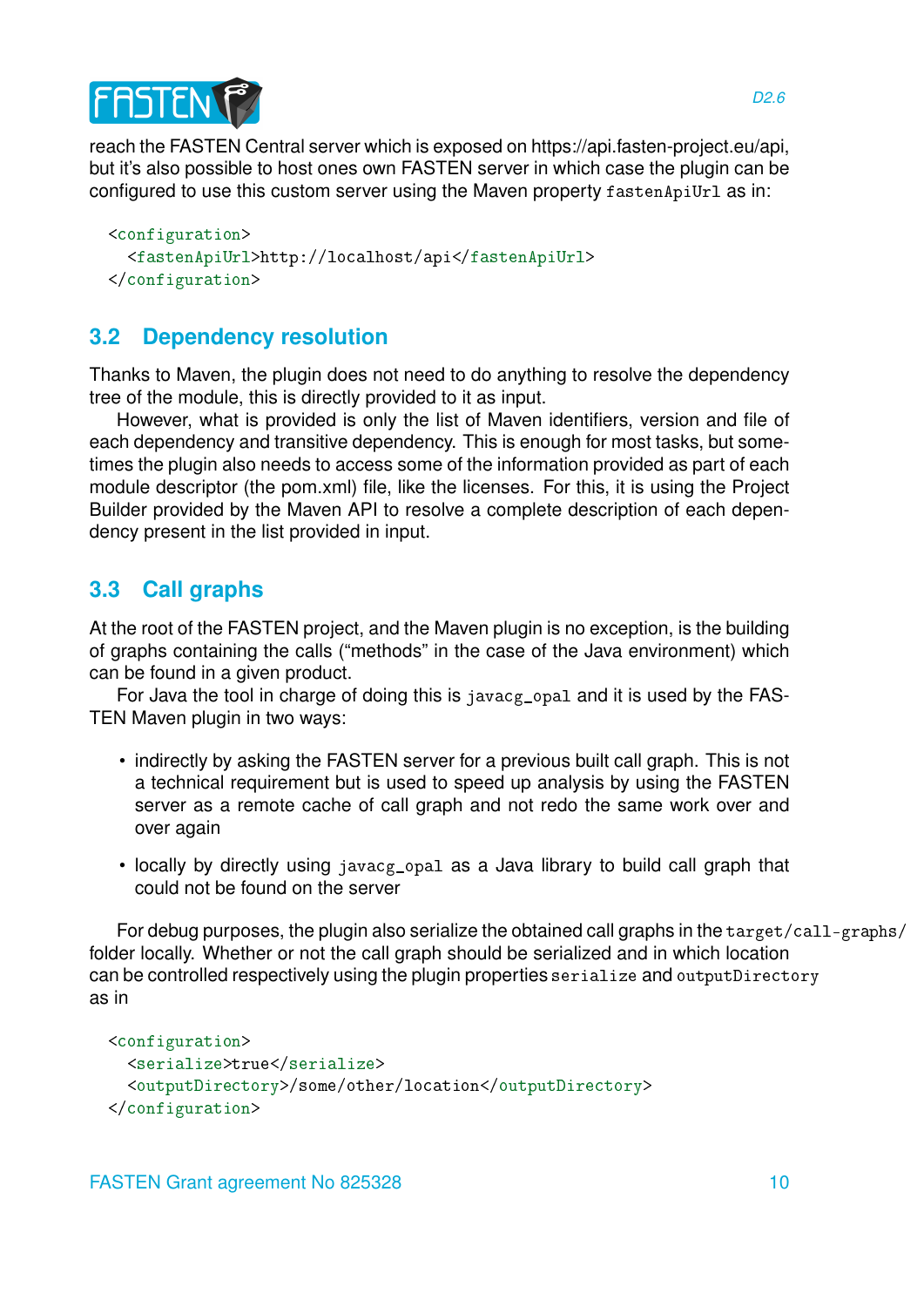

### <span id="page-10-0"></span>**3.4 Stitching and optimization**

Once we produced or found a call graph for each module involved in the dependency tree resolved by Maven we need to merge them.

This is done in several steps.

Each call graph contains "internal" and "external" calls. Internal calls are targeting callables located in the graph itself, while external calls target callables which are coming from third party dependencies. For each call graph the plugin will start by trying to find external calls in all the others modules graphs, if a callable is found it become a resolved call while others remain external calls.

Once each call graph is resolved, a big one is created to merged all the individuals call graphs and representing the whole dependency tree as if everything was in the same package.

The plugin can then produce an "optimized" version of the graph by navigating the big one produced in the previous step, starting for the main module calls to retain only the calls which are directly or indirectly used by the built project.

### <span id="page-10-1"></span>**3.5 Enrichment**

We now have an optimized call graph but it only contains callables which is useful but is very limited in term of analysis. The main reason why we need to the FASTEN server if to benefit from analysis running on it and leading to the producing of various metadata (security, quality, etc.) associated to the elements of the call graph (callables, packages, etc.) which would be too expensive to run locally as part of the Maven build.

The plugin limit the metadata requested from the server in two ways:

- it only requests it for callables located in the optimized call graph produced in the previous step
- it asked analyzer executed in the following step what kind of metadata they will need to find in the graph

To even more limit the load on the server at a given time, the plugin executes several requests instead of a single one, each one requesting a configurable batch of metadata. The number callables for which to retrieve the metadata in a single request is configurable using the plugin property metadataBatch as in

```
<configuration>
  <serialize>true</serialize>
  <metadataBatch>50</metadataBatch>
</configuration>
```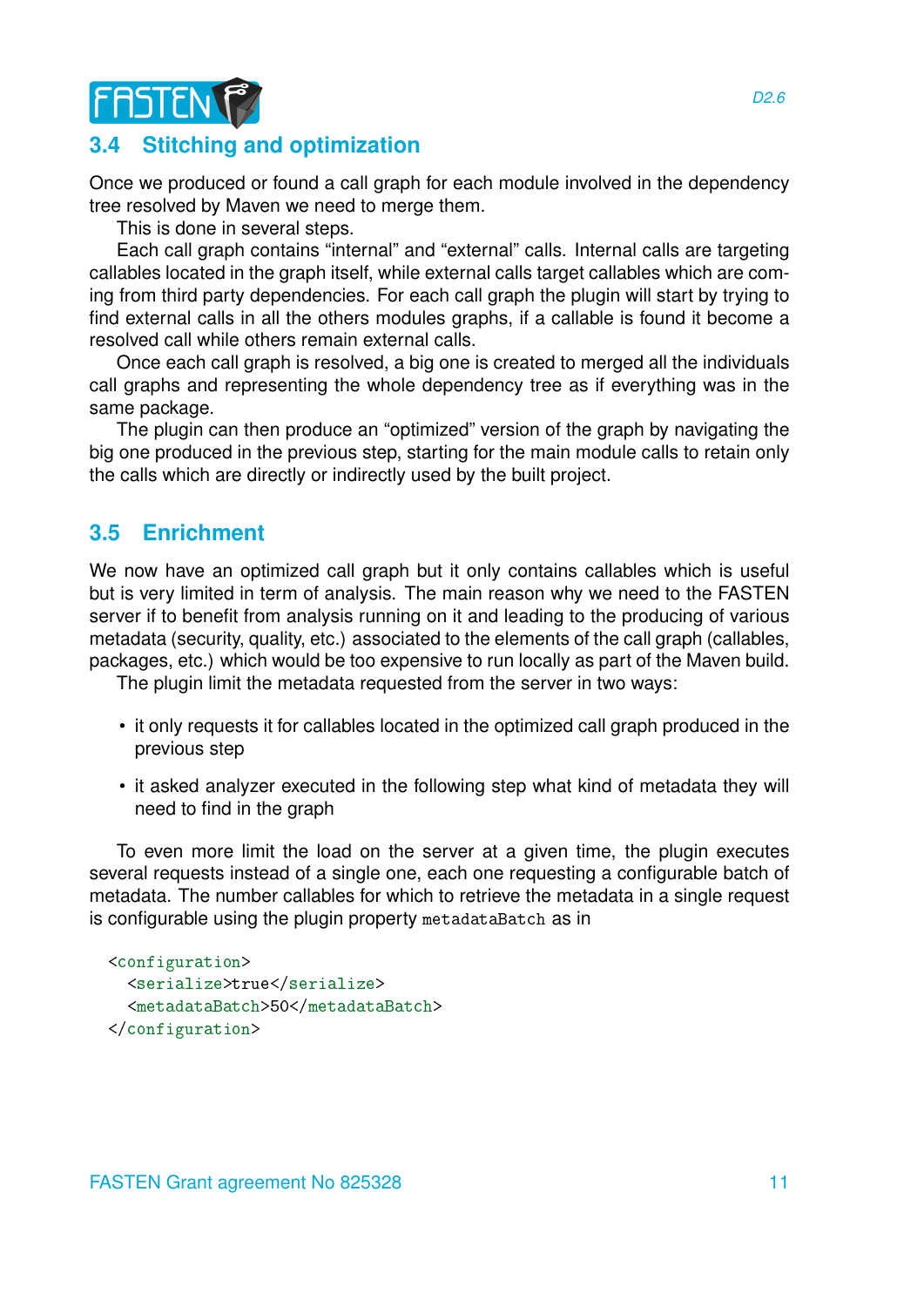

<span id="page-11-0"></span>At the end of the processing chain is the analysis of the gathered metadata. This is conducted by an extensible system of analyzer components which are provided by the plugin itself for some but can also be provided by anyone when declaring the dependencies of the plugin in the pom.xml file of the built module.

```
<project>
  ...
      <plugin>
        <groupId>eu.fasten</groupId>
        <artifactId>fasten-plugin</artifactId>
        <version>1.0</version>
        <dependencies>
          <dependency>
            <groupid>org.myproject</groupid>
            <artifactid>my-custom-analyzers</artifactid>
          </dependency>
        </dependencies>
        ...
      </plugin>
  ...
</project>
```
#### <span id="page-11-1"></span>**3.6.1 Binary analyzer**

This is the only standard analyzer which does not depend on the FASTEN server, since it can find all the information it needs locally.

The core idea behind this analyzer is to find and report "broken calls" in the call graph, this means expected callables but which cannot be found in the module itself or any of the resolved dependencies. While this is something you can see easily by building the module for methods directly used, it is a lot harder in the case of transitives calls. Even in a case where your module has a 100% code coverage using unit tests, developers tend to mock the implementation behind method coming from dependencies for performances reason and to avoid side effect when focusing on the tested code. This means that you can only really notice this kind of problem in integration tests, which can be slow and only catch the use cases you tests, or after the release at runtime.

This situation often comes for having various dependencies which themselves depends on the same product but with conflicting versions. A simple example could be:

- project P depends on A and B
- A depends on C in version 1.1
- B depends on C in version 1.0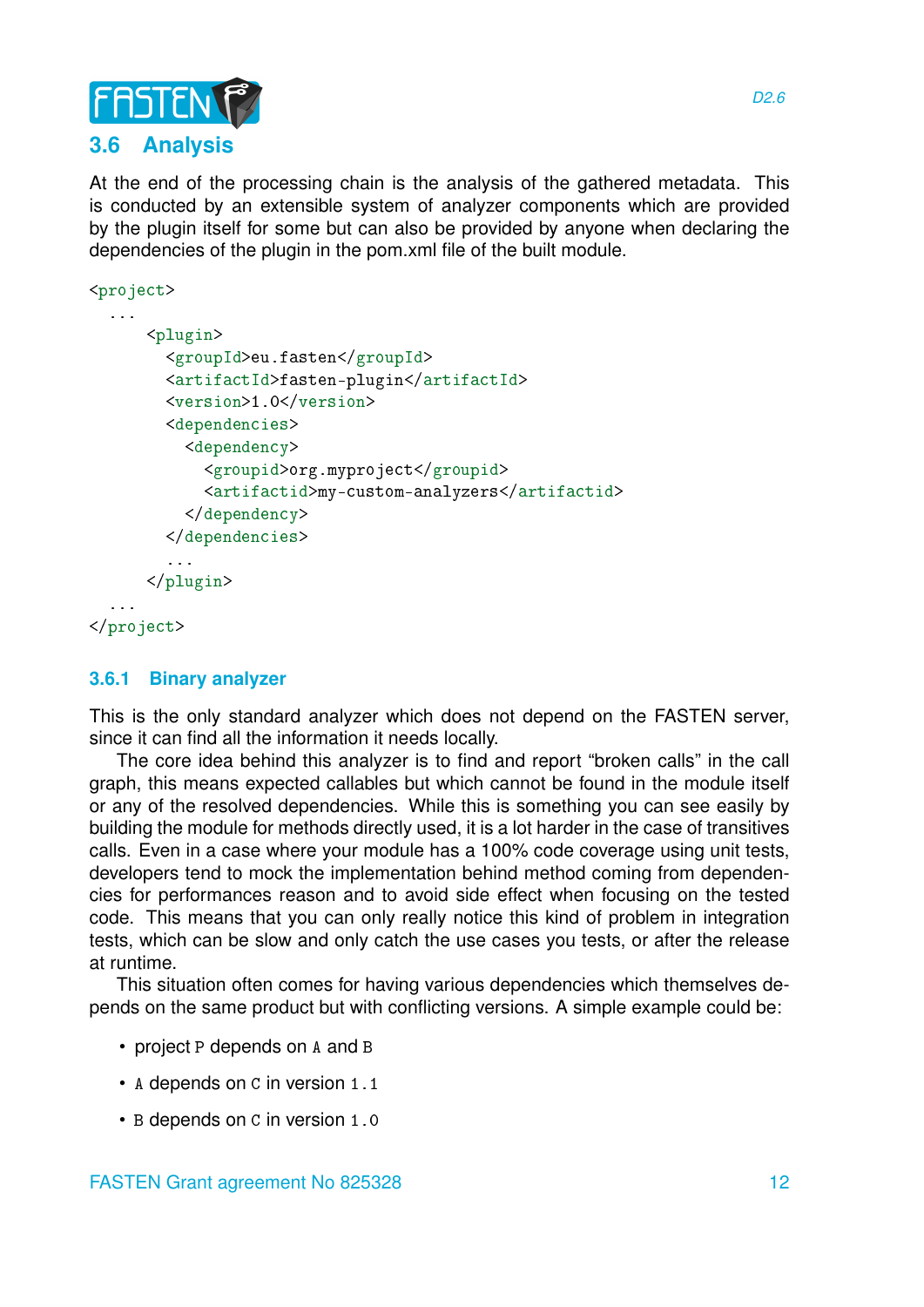

In this case, at the end of the resolution process, the selected version of C will be 1.1. While this is very often not a problem because library generally try to maintain retro compatibility, you still have cases where 1.1 version introduce a breaking change: the method C.m1() was removed in version 1.1 compare to version 1.0.

In this example, the plugin will report that the expected method  $C.m1()$  cannot be found anywhere in the call graph, similarly to the error you would get at runtime.

#### <span id="page-12-0"></span>**3.6.2 Security analyzer**

Many tools exist to report security vulnerability in the dependencies but most of them have two drawbacks:

- they only work at package level so they cannot know if you are actually using a method/class affected by a security vulnerability. This can produce a lot of false positives.
- they only look at direct dependencies generally to reduce the number of false positives so they can actually miss vulnerabilities located in transitive dependencies

Thanks to the optimized stitched call graph built during the first phase of the plugin, this analyzer can gather security related metadata for all the calls which are actually used directly or indirectly by the built module and report related risk.

More details about the security metadata that are analyzed as part of the FASTEN project can be found in Deliverable 3.4[1].

#### <span id="page-12-1"></span>**3.6.3 Quality analyzer**

While it is very common to use tools like Checkstyle to report code quality risks on the build module, it is very rare to be able to exploit this type of information for the dependencies of the module.

This analyzer takes as configuration input a set of thresholds for quality metrics that dependencies have to respect in order to be assumed safe enough to be used. The developer of the module have the possibility to configure precisely for each type of quality metric what is accepted, and the plugin will report any violation in any of the methods found in the call graph.

More details about the quality metric metadata that are analyzed as part of the FASTEN project can be found in Deliverable D3.3[2].

#### <span id="page-12-2"></span>**3.6.4 License analyzer**

This is the only standard analyzer which does not yet have a working version.

While analyzing the module and its dependencies, the plugin can gather licenses information from two sources: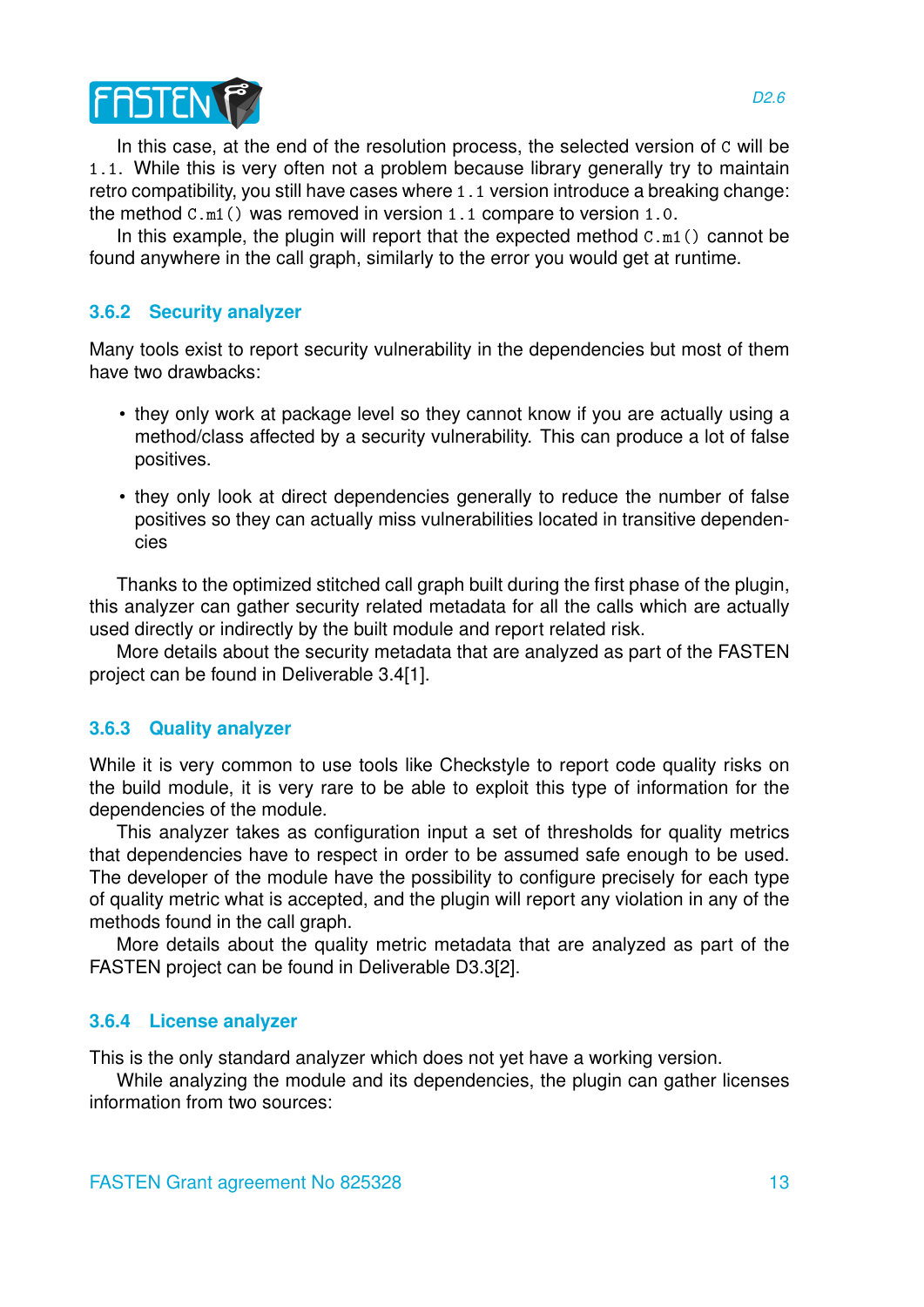

- the FASTEN REST API will give license information at package and file level
- if the dependency is unknown on the FASTEN server, then the license used will be the one indicated in the module or dependency pom.xml

Once the output license (the license declared for the built module) and the list of inbound licenses (the licenses found in the dependencies) are found they are given as input to the (currently missing) license validation tool which then report incompatibilities. A first version of this tool is planned to be exposed on M30 as a REST API in the FASTEN server, and later we implemented as a Java library that could be locally used by the Maven plugin without depending on the FASTEN server.

#### <span id="page-13-0"></span>**3.6.5 Exclusions**

There is various reason why someone would want to explicitly ignore reported risks:

- the plugin is simply wrong and report a risk which is not there either because of a bug or because of the limitations inherent to static analysis
- the risk is there but is judged minor enough compared to the work required to fix it
- the risk is there in the build context but the runtime context in which this will be used in the end is actually different enough to not be affected

To work around this, the plugin offer an exclusion configuration followed by all analyzers:

- it's possible to pass a list of regular expressions which are applied to the signature of each method/class involved in a risk before reporting it
- it's possible to pass a list of regular expressions which are applied on the identifier of each dependency package involved in a risk before reporting it

## <span id="page-13-1"></span>**4 Requirements and dependencies**

This section gives an overview of technical constraints and the other parts of FASTEN tooling the Maven plugin is depending on and why.

## <span id="page-13-2"></span>**4.1 Call graph**

Java call graphs are produced by the FASTEN tool javacg-opal. It's in charge of analyzing the Java bytecode to find classes and methods.

The current LTS branch of Java is 11.x (and the next one, Java 17, is planned for September 2021) making it the recommended target for a new Java project. However,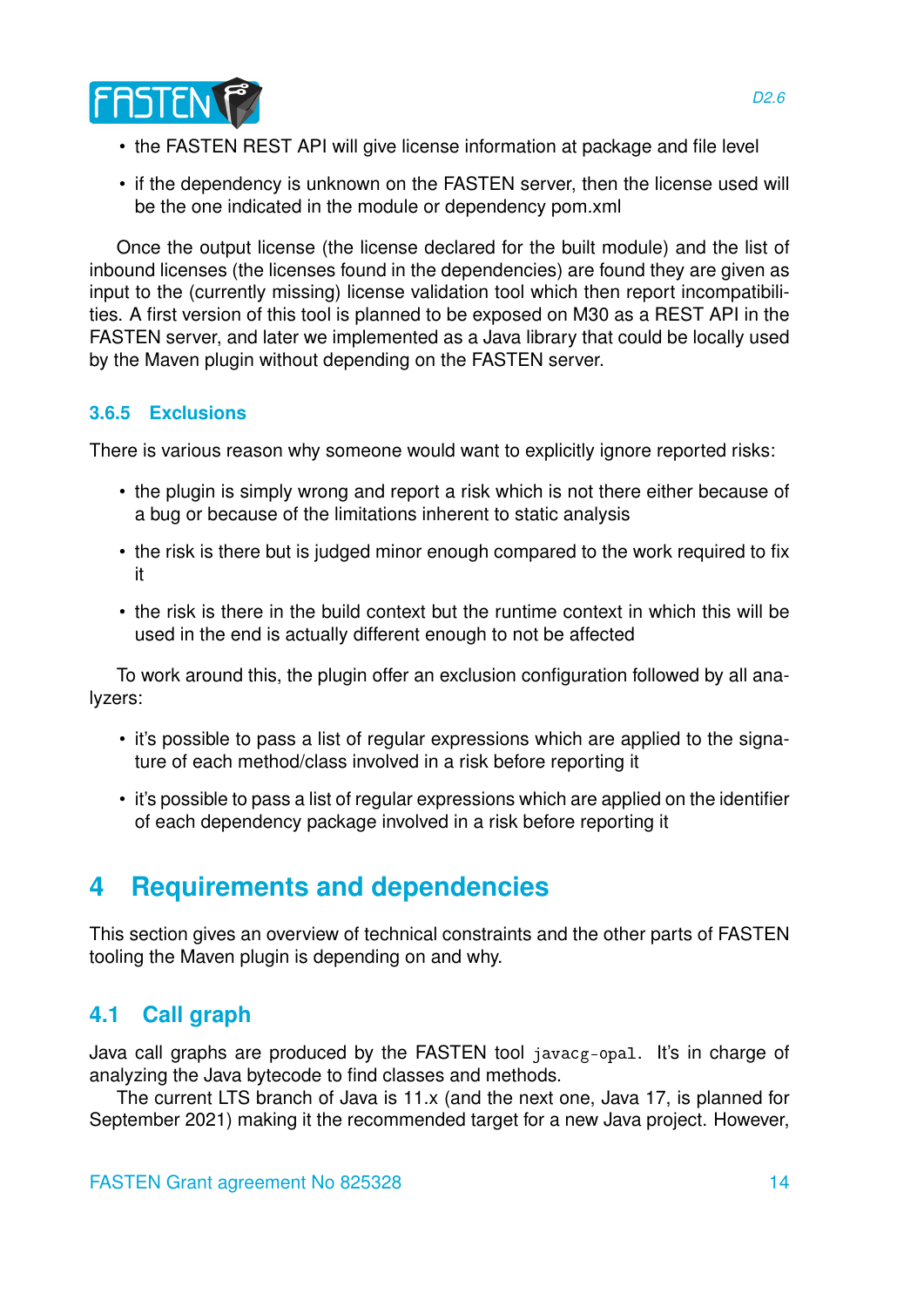

Java 8 is still by far the most used minimum version on projects available on Maven Central, especially among libraries (many of which support even older version of Java).

This makes Java 8 and 11 two important bytecode versions to support. Unfortunately, the support of Java 11 is still very experimental in the version of OPAL currently being used. A lot of work to improve this support have been done for the very last version of OPAL (4) and the FASTEN project is planning to upgrade this dependency.

#### <span id="page-14-0"></span>**4.2 Resolution**

The plugin uses a tool provided by the fasten-core module to produce a resolved version of each call graph as described in the architecture.

While the fasten-core module do provide merging tools they don't yet fully cover the need of the Maven plugin especially regarding keeping external calls and the reduction of unique calls from the main module, so this part is currently implemented on the plugin side. This might change in the future.

### <span id="page-14-1"></span>**4.3 Enriched call graph and analysis**

While the FASTEN Central server produces and stores call graphs too, its main goal is to associate each call with various metadata (identifier security vulnerabilities, license, quality metrics, etc.). The combination of a call graph and those metadata is called an "enriched" call graph in the context of the FASTEN project.

In order for the Maven plugin to benefit from those metadata it needs the FASTEN REST API to expose an entry point which allow getting all the metadata associated with the manipulated calls.

This API is described in the Deliverable D2.4[3] and made available publicly as the FASTEN Central server on https://api.fasten-project.eu/api/mvn/.

## <span id="page-14-2"></span>**5 Current status and KPIs**

| <b>Indicator</b>                          | How to measure it                                                                | <b>Target Values</b>                                                    | <b>Baseline</b> | <b>Current</b> |
|-------------------------------------------|----------------------------------------------------------------------------------|-------------------------------------------------------------------------|-----------------|----------------|
| Support Java 8<br>projects                | <b>Build Maven projects</b><br>with Java 8 compatibility                         | > 99% successful builds<br>with accurate<br>serialized call graphs      | 0%              | 90%            |
| Support Java 11<br>projects               | <b>Build Maven projects</b><br>with Java 11 compatibility                        | > 99% successful builds<br>with accurate<br>serialized call graphs      | $0\%$           | 30%            |
| <b>Report security</b><br>vulnerabilities | <b>Build Maven projects</b><br>with known vulnerabilities<br>in the dependencies | > 99% of known security<br>vulnerabilities are<br>reported for a set of | 0%              | 90%            |

The plugin currently implemented everything described in the architecture above except for License validation reports.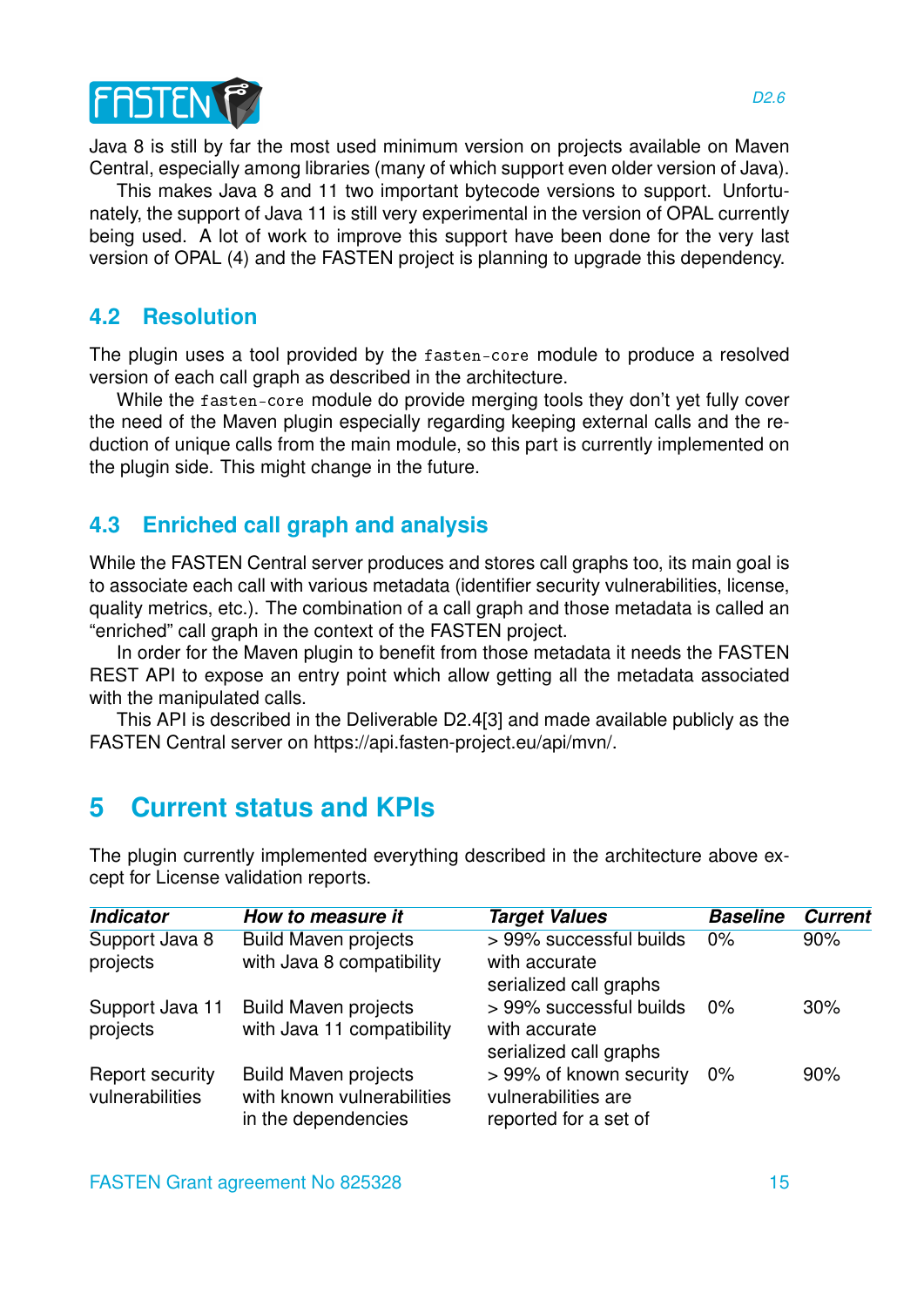

| <b>Indicator</b>            | How to measure it                                                                  | <b>Target Values</b>                                                                            | <b>Baseline</b> | <b>Current</b> |
|-----------------------------|------------------------------------------------------------------------------------|-------------------------------------------------------------------------------------------------|-----------------|----------------|
|                             |                                                                                    | well known dependency                                                                           |                 |                |
|                             |                                                                                    | trees                                                                                           |                 |                |
| Report call<br>conflicts    | <b>Build Maven projects</b><br>with known call conflicts<br>in the dependencies    | > 99% of known call<br>conflicts are reported<br>for a set of well know<br>dependency trees     | 0%              | 90%            |
| Report license<br>conflicts | <b>Build Maven projects</b><br>with known license conflicts<br>in the dependencies | > 99% of known license<br>conflicts are reported<br>for a set of well known<br>dependency trees | 0%              | $0\%$          |

While most of the tested Java 8 projects builds were successful, it was only tested with very test focused examples so far. The 10% of failures were caused by minor reported bugs in fasten-core or javacg-opal which should be fixed shortly.

As already mentioned, the of OPAL currently used by FASTEN only have a very limited support for Java 11 bytecode which greatly limit the type of projects this plugin can analyze. It has been possible to run the plugin with simple projects in Java 11 but many fails or provide only partial results because of unsupported elements found in the bytecode.

The plugin is in waiting state for three requirements described in the previous section to fulfilling the other KPIs:

- the fasten tools and especially fasten-core and javacg-opal have not been released yet, which block the release of the Maven plugin and greatly limit the possibility for external people to try the plugin and report problems on real life use cases
- no license related metadata is injected in the FASTEN metadata database yet, so the licenses are limited to what Maven find declared in the pom.xml of each dependency
- no tool is currently available to validate the compatibility of those licenses, so there is not yet any way to report risks in this area

*D2.6*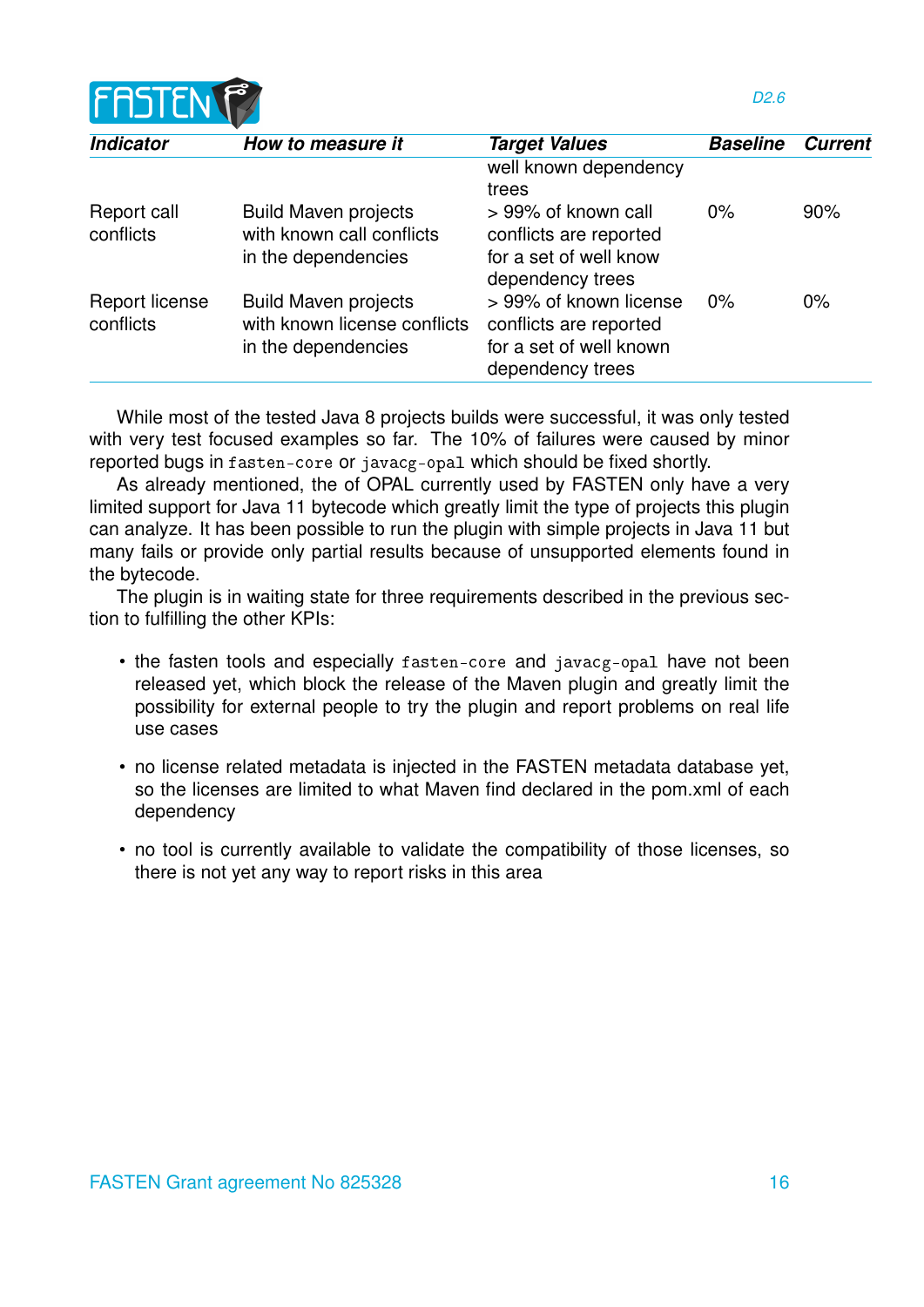# <span id="page-16-0"></span>**FASTEN 6 Appendix A: Documentation**

## <span id="page-16-1"></span>**6.1** check **goal:**

Here is the current configuration of the Maven plugin. It might (and most probably will) change during the development of this project to add more and refine the way to configure it based on users feedbacks.

The plugin configuration is located in the <configuration> element of the plugin definition in the pom.xml file of the Maven module.

- failOnRisk: true to fail the build if any risk is identifier in the dependency tree call graph
- risks: the list of configured risk to validate
	- **–** risk: the configuration of a specific risk validation
		- \* type: the type of the risk to configure (e.g. fasten.quality, fasten.license, fasten.security, etc.)
		- \* ignoredCallables: a list of regular expression used to match classes/methods signatures involved in risks to ignore
		- \* ignoredDependencies: a list of regular expression used to match dependencies identifiers involved in risks to ignore
		- \* other options depending on the risk type
- outputDirectory: the folder where to store serialized call graphs
- genAlgorithm: the algorithm to use to generate call graphs, currently supports CHA (the default), RTA, AllocationSiteBasedPointsTo and TypeBasedPointsTo
- fastenApiUrl: the base URL of the FASTEN REST API to use, default is https://api.fastenproject.eu/api
- metadataBatch: the number of callables metadata to request to the REST API at the same time
- metadataDownload: control for which dependency to download metadata
	- **–** auto: the default, only released (non SNAPSHOT) dependencies for which the call graph could be found on the server
	- **–** releases: for all released dependency (non SNAPSHOT)
	- **–** all: for all dependencies
- serialize: control if generated call graph should be serialized

The support for the following risk types is currently implemented: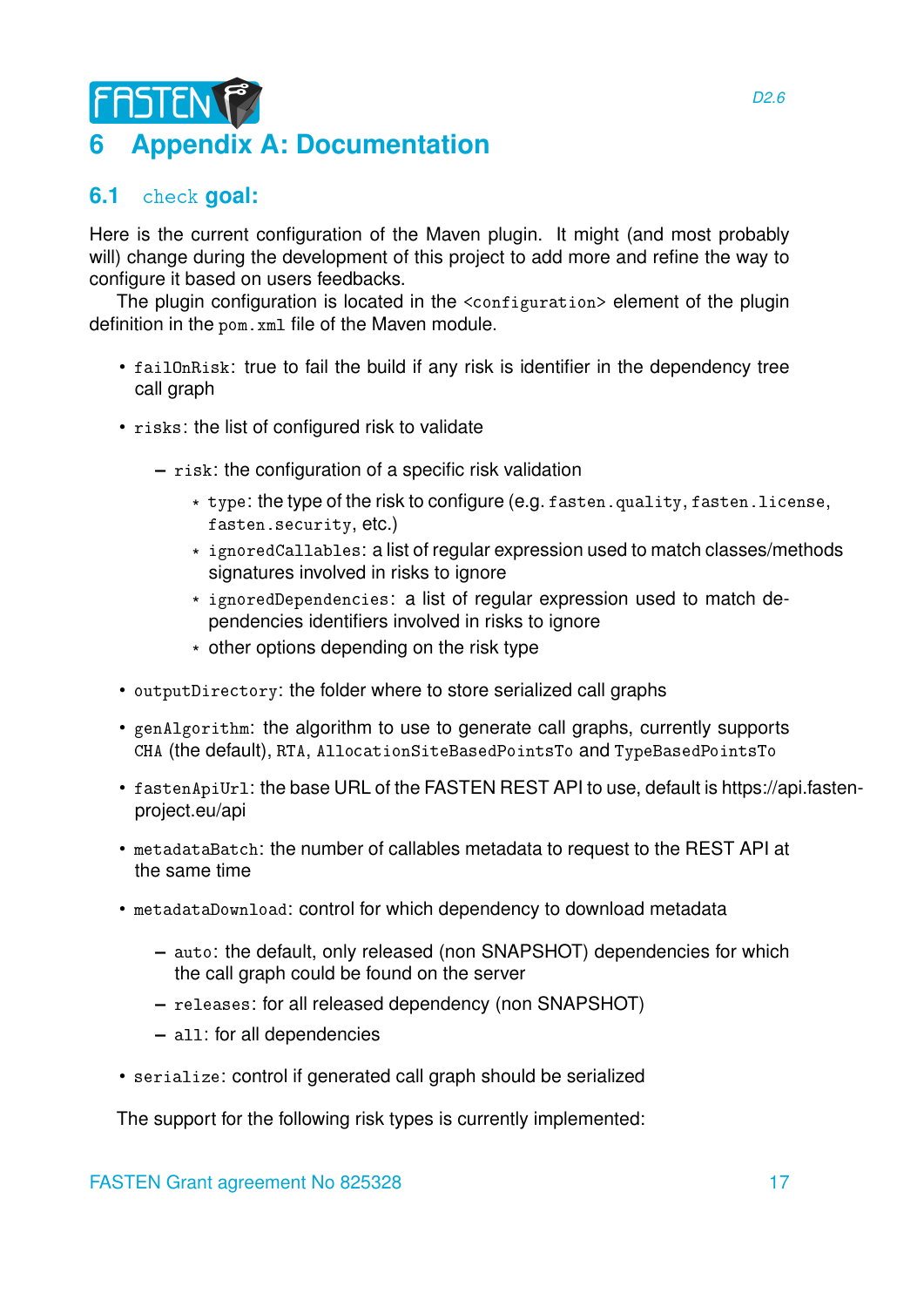

#### <span id="page-17-0"></span>**6.1.1 "fasten.security" risk**

Search for known security vulnerabilities in the call graph.

#### <span id="page-17-1"></span>**6.1.2 "fasten.binary" risk**

Searching for Java conflict in the call graph (like external calls which cannot be found resolved).

#### <span id="page-17-2"></span>**6.1.3 "fasten.quality" risk**

Comparing quality metrics found in the call graph with configured thresholds.

- complexity: the complexity above which the analyzed callable is a risk
- length: the length above which the analyzed callable is a risk
- nloc: the number of lines of code above which the analyzed callable is a risk
- parameter\_count: the number of parameters above which the analyzed callable is a risk
- token\_count: the number of tokens above which the analyzed callable is a risk

The support for the following risk type is currently planned:

#### <span id="page-17-3"></span>**6.1.4 "fasten.license" risk**

Searching for licenses incompatibilities in the call graph.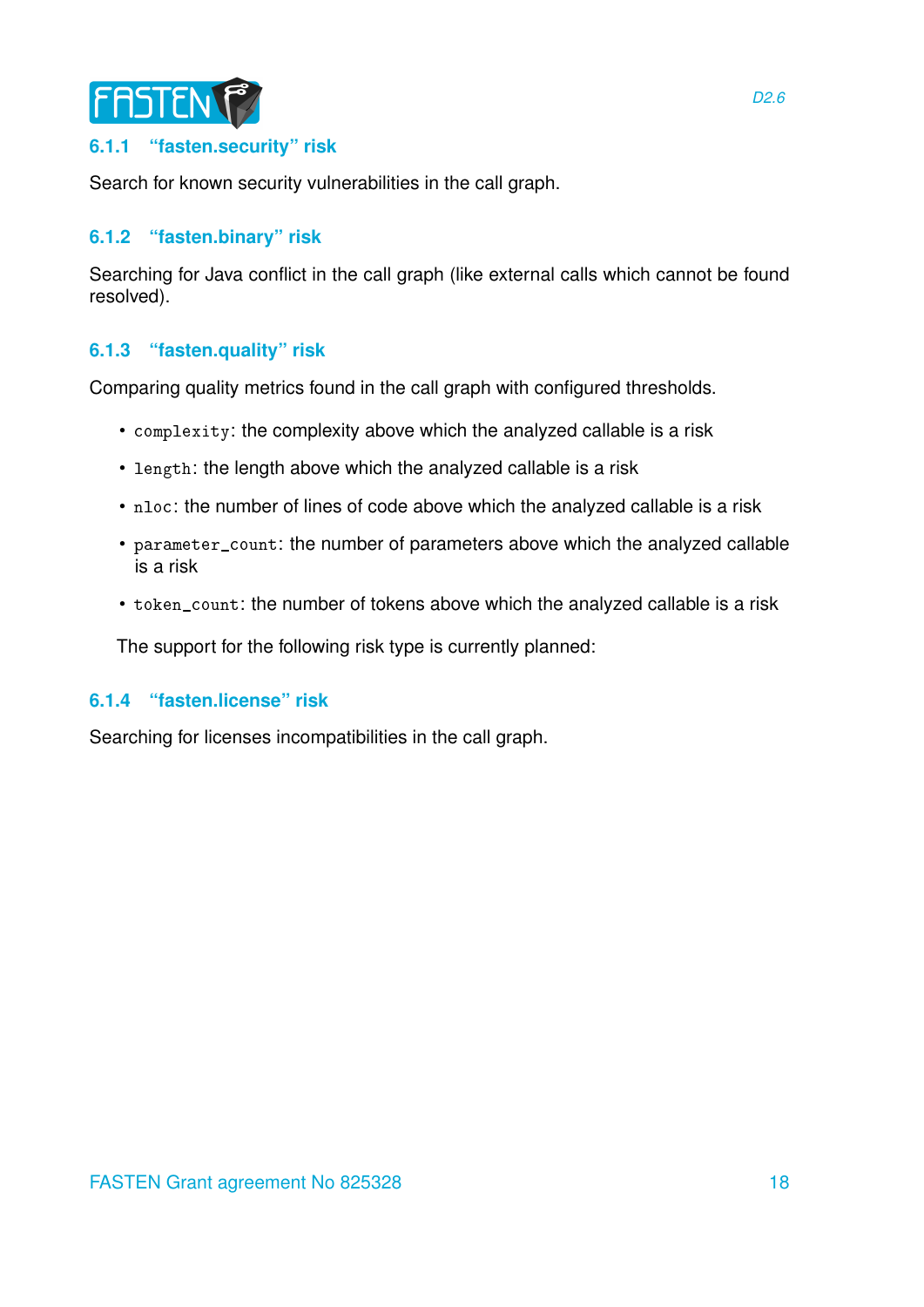## <span id="page-18-0"></span>**7 Appendix B: A detailed example use case**

FASTENT

Take the project my-groupid:my-product which hasn't been released yet (it is in version 1.0-SNAPSHOT for now). This module also has several dependencies (a-product-depending-onand infinispan-core) which themselves have various other dependencies (among which mario).

Before releasing this project the author would like to make as sure as possible that none of its dependencies comes with a known risk or incompatibility. The FAS-TEN Central server contain a lot of information about those dependencies but since my-product is not released or deployed anywhere it is not part of the products already analyzed by FASTEN Central. Searching for known risk in each dependency by hand would be very tedious and error prone because the top level project can have a very big impact on the resolving of the transitive dependencies.

The FASTEN Maven plugin goal is to fill the gap locally to build a stitched and enriched call graph of the Maven module and all its dependencies in order to extract accurate information about this whole dependency tree. The goal is also to avoid false positives caused by risk coming from unused calls or even entire transitive dependencies which is something very common in the Maven ecosystem.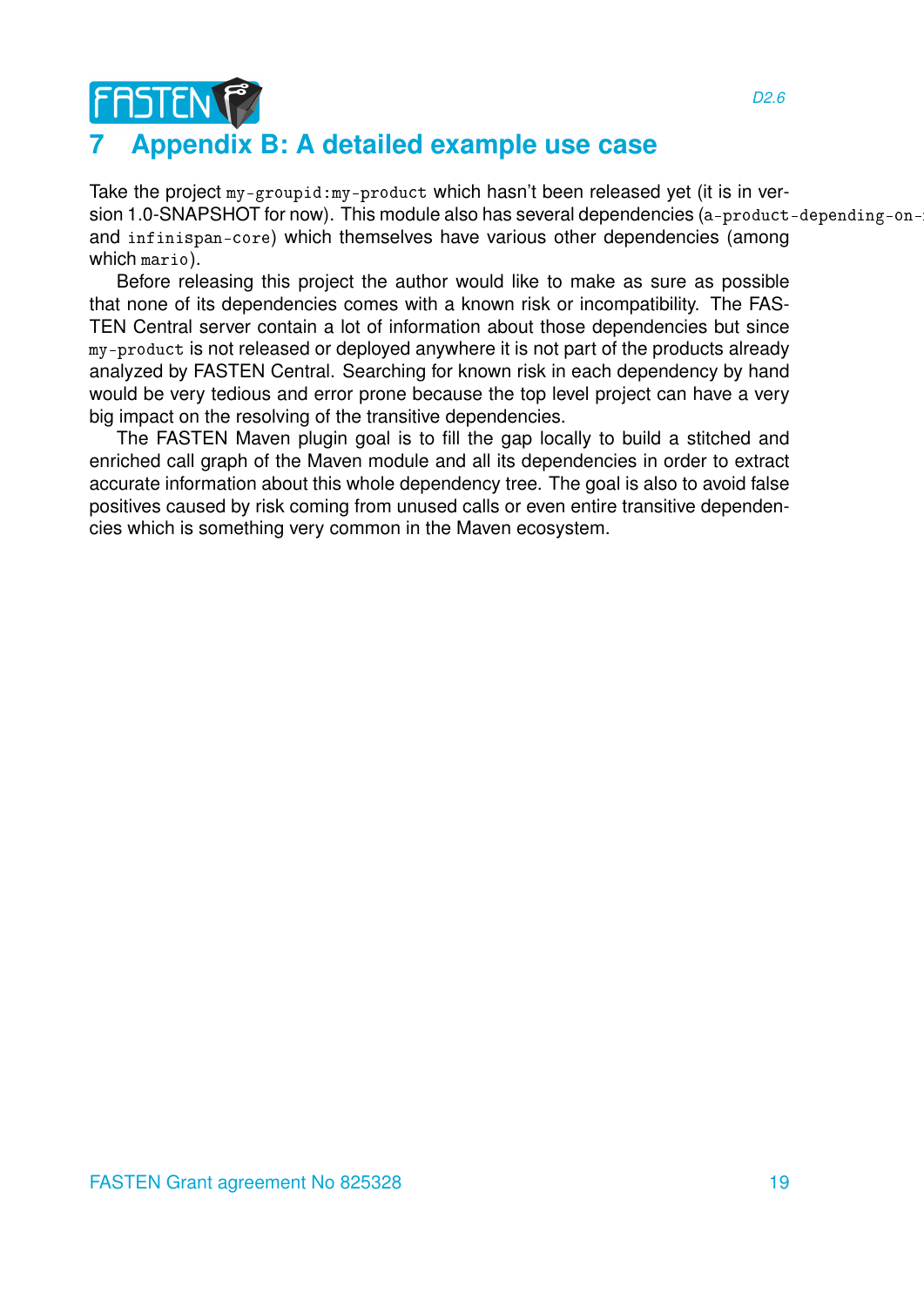

This project build descriptor (a pom.xml file) could look like:

```
<project
 xmlns="http://maven.apache.org/POM/4.0.0"
 xmlns:xsi="http://www.w3.org/2001/XMLSchema-instance"
 xsi:schemaLocation="http://maven.apache.org/POM/4.0.0 http://maven.apache.org/maven-v4
 <modelVersion>4.0.0</modelVersion>
 <groupId>my-groupid</groupId>
 <artifactId>my-product</artifactId>
 <version>1.0-SNAPSHOT</version>
 <name>My product</name>
 <dependencies>
    <dependency>
      <groupId>some-groupid</groupId>
      <artifactId>a-product-depending-on-mario</artifactId>
      <version>42.0</version>
    </dependency>
    <dependency>
      <groupId>org.infinispan</groupId>
      <artifactId>infinispan-core</artifactId>
      <version>9.4.14.Final</version>
    </dependency>
 </dependencies>
 <licenses>
    <license>
      <sub>name</sub> > LGPLv2.1 < /name</sub>
      <url>http://www.gnu.org/licenses/old-licenses/lgpl-2.1.html</url>
      <distribution>repo</distribution>
    </license>
 </licenses>
 <build>
    <plugins>
      <plugin>
        <groupId>eu.fasten</groupId>
        <artifactId>fasten-maven-plugin</artifactId>
        <version>1.0</version>
        <configuration>
          <!-- Fail if a problem is found in one of the dependency on
               FASTEN Central -->
          <failOnRisk>true</failOnRisk>
```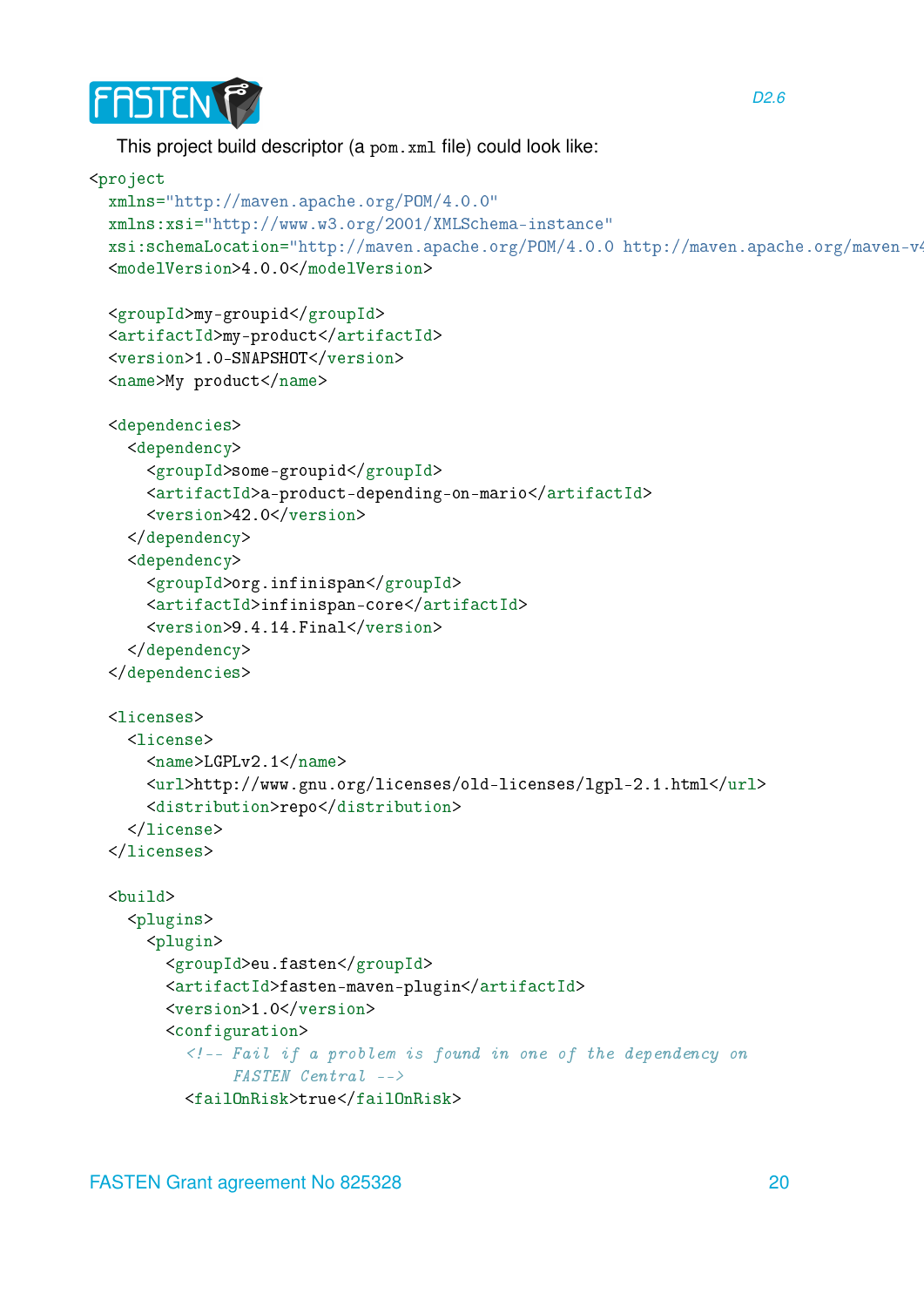

```
\langle!-- The list of problems types to check -->
           <risks>
             <risk>
               <type>fasten.license</type>
             \langlerisk>
             <risk>
               <type>fasten.security</type>
             \langlerisk>
             <risk>
               <type>fasten.binary</type>
               <ignoredCallables>
                 \langle!-- Class known to be provided in the target environment so we ignore
                 <ignoredCallables>org.foo.LegacyBar.*</ignoredCallables>
               </ignoredCallables>
             \langlerisk>
          \langlerisks>
        </configuration>
        <executions>
           <execution>
             <goals>
               <goal>check</goal>
             </goals>
           </execution>
        </executions>
      </plugin>
    </plugins>
  </build>
</project>
```
*D2.6*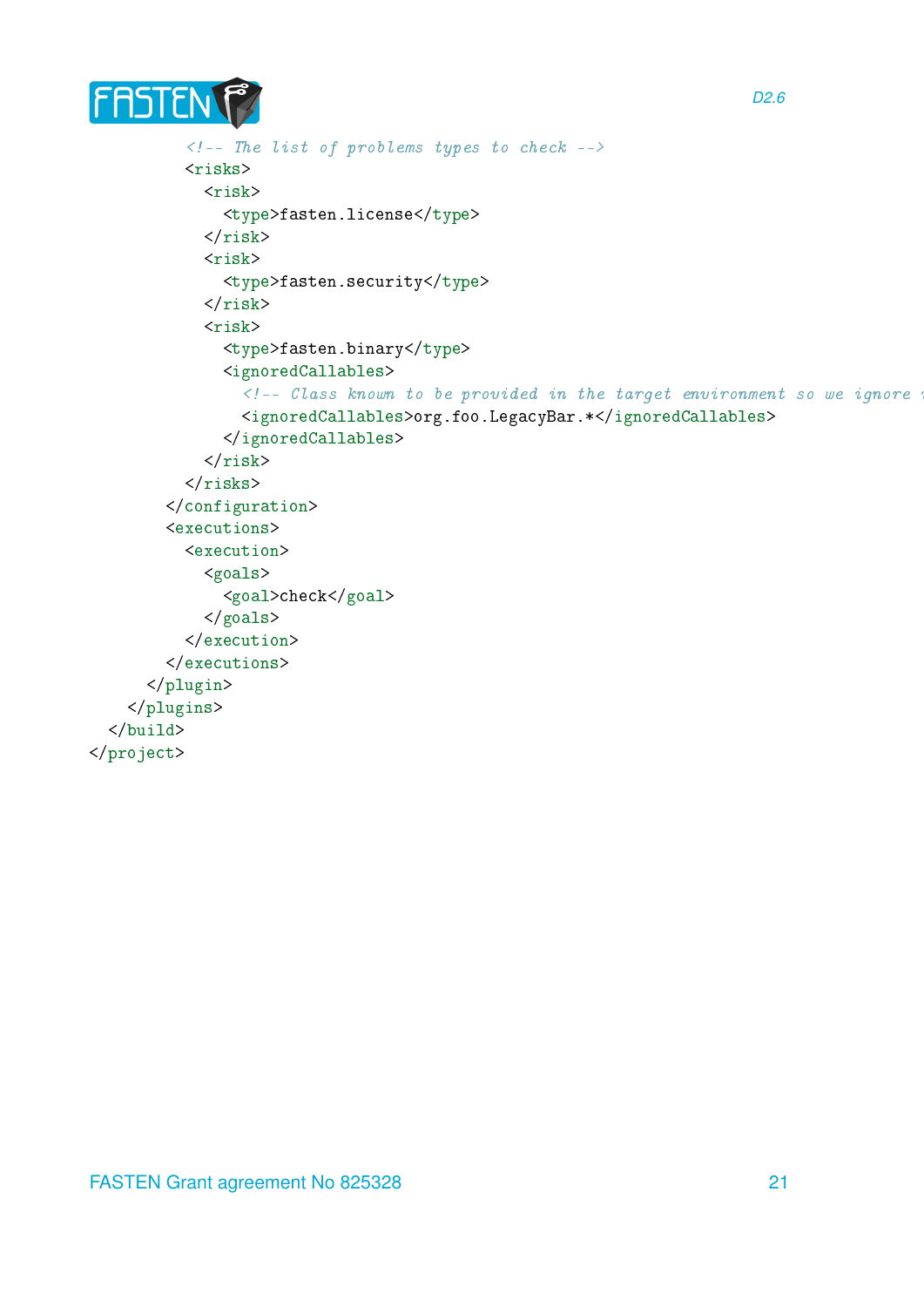

Building this project might produce the following result:

```
...
[INFO] --- fasten-plugin:1.0:check (default) @ my-product ---
[ERROR] Errors found:
[ERROR] * the dependency some-groupid:some-gpl-dependency:42.0 license (GPLv3) is
not compatible with the my-module license (LGPLv2.1)
[ERROR] * the dependency org.infinispan:infinispan-core:9.4.14.Final contains a
known security vulnerability
[ERROR] https://cve.mitre.org/cgi-bin/cvename.cgi?name=CVE-2019-10158 fixed in
10.0.0
[ERROR] * the method call 'public boolean org.foo.Bar#isRed()' used from the call
`public com.plumb.Mario#isNotBlue()` located in dependency com.plumb:mario:12.6
cannot be found in the dependencies tree
[INFO] ------------------------------------------------------------------------
[INFO] BUILD FAILURE
[INFO] ------------------------------------------------------------------------
[INFO] Total time: 22.971s
[INFO] Finished at: Tue Aug 11 12:07:12 EET 2021
[INFO] Final Memory: 6M/11M
[INFO] ------------------------------------------------------------------------
```
According to the analysis conducted on the stitched and enriched call graph three blockers risks were found:

- the module is using a component which is incompatible with its own license
- the module is using a component which has a known security vulnerability, fortunately a new version exist where this vulnerability is fixed
- a call located in one of the dependencies is going to fail at runtime because it is using a call which is not available (this is generally cause by conflict between several transitive dependencies expected in conflicting versions)

Also according the plugin configuration the build was failed to indicate that it is mandatory to fix those errors if we want to release this project.